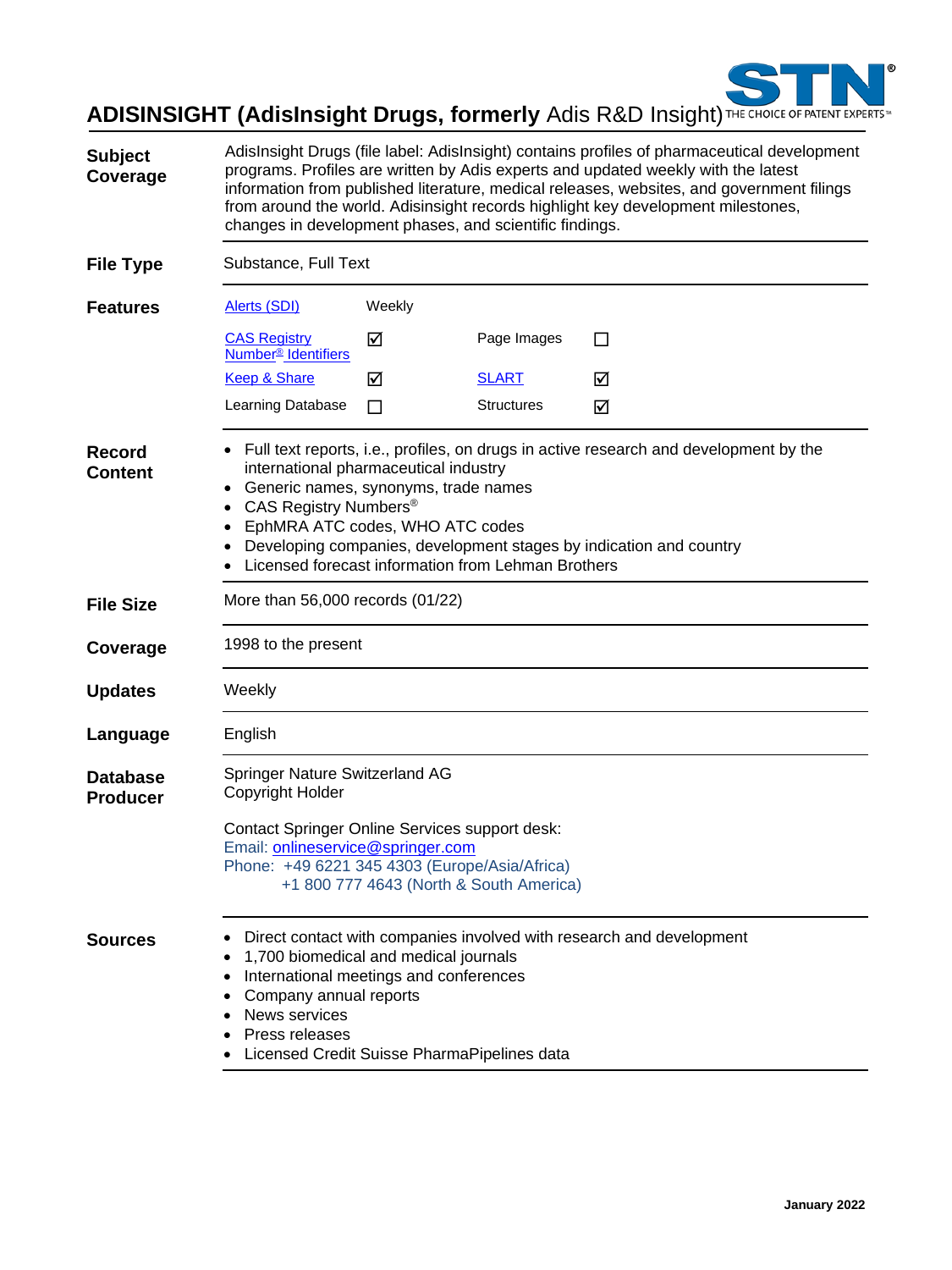| <b>User Aids</b> | • Online Helps (HELP DIRECTORY lists all help messages available)<br>• STNGUIDE                                                                                                                               |  |
|------------------|---------------------------------------------------------------------------------------------------------------------------------------------------------------------------------------------------------------|--|
| <b>Clusters</b>  | • ADISBASES<br>• BIOSCIENCE<br>• CASRNS<br>• COMPANIES<br>• FORMULATION<br>• FULLTEXT<br>$\bullet$ HEALTH<br>$\bullet$ MEDICINE<br>• PHARMACOLOGY<br>• TOXICOLOGY<br>STN Database Clusters information (PDF). |  |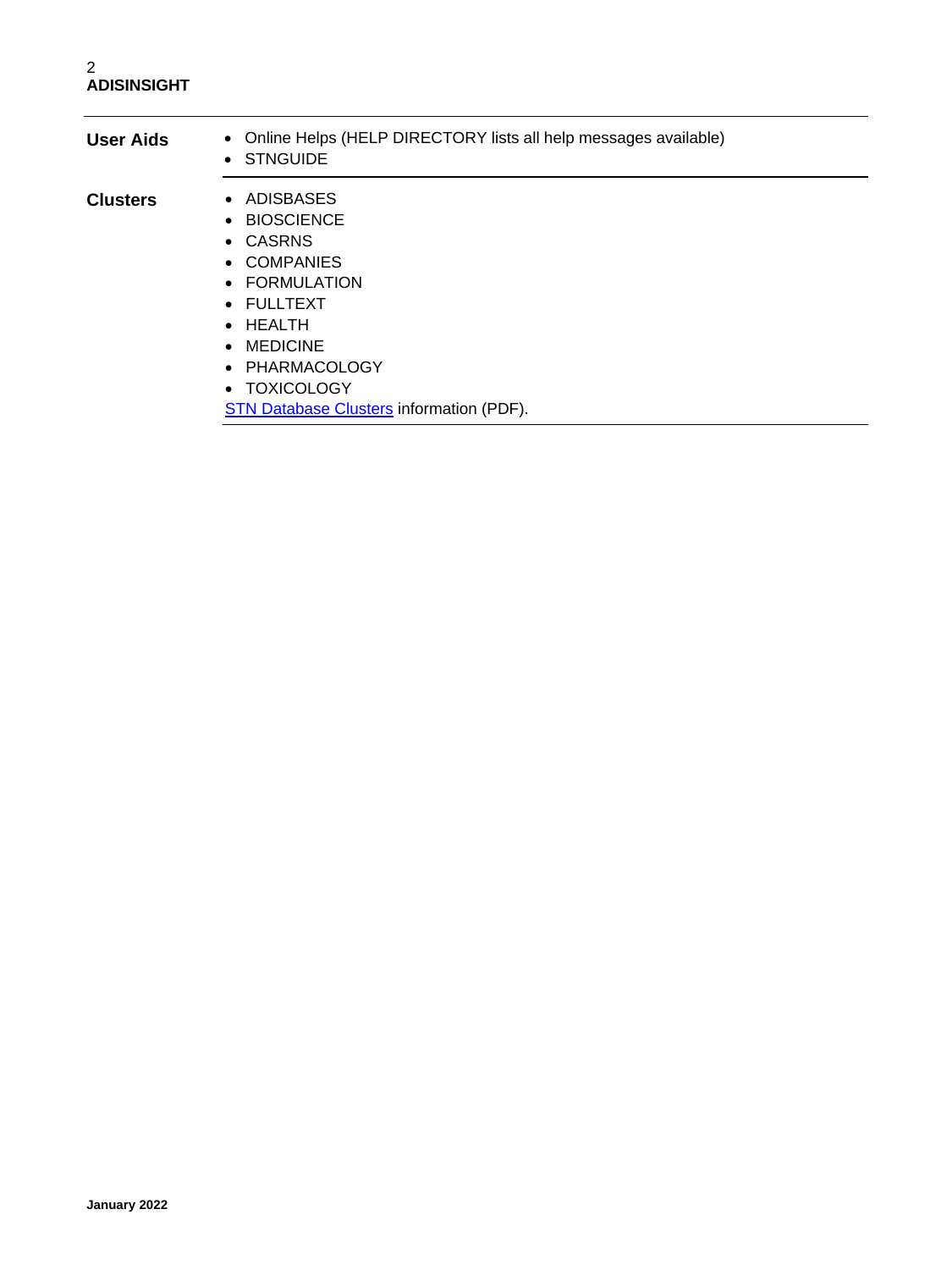## **Search and Display Field Codes**

The following fields that allow left truncation (/BI, /CNS and /RNTE) are marked with an asterisk.

| <b>Search Field Name</b>                                                                                                                                                                                                                                                                                                      | <b>Search</b><br>Code     | <b>Search Examples</b>                                                                                                                                               | <b>Display</b><br><b>Codes</b>           |
|-------------------------------------------------------------------------------------------------------------------------------------------------------------------------------------------------------------------------------------------------------------------------------------------------------------------------------|---------------------------|----------------------------------------------------------------------------------------------------------------------------------------------------------------------|------------------------------------------|
| Basic Index* (contains single<br>words from the classification<br>code (CC), development status<br>(DSTA), text (TX), revision note<br>(RNTE), company name (CO),<br>chemical name (CN), controlled<br>term (CT), and geographic term<br>(GT) fields, as well as<br>molecular formulas (MF) and<br>CAS Registry Numbers (RN)) | None<br>(or $/BI$ )       | S IMMUNOSTIMULANTS<br>S ANTI-ATHER?<br>S GLAXO (L) ORIGINATOR<br>S MECHANISM(L)IMMUNOMODULATORS<br>S C (1W) GO<br>S VACCINE# (P) USE<br>S C10H10N2O5<br>S 47931-85-1 | CC, CN, CO,<br>DSTA, MF, RN,<br>RNTE, TX |
| <b>Accession Number</b><br>Change Date (1)                                                                                                                                                                                                                                                                                    | /AN<br>/CDAT              | S 1998:9493/AN<br>S CDAT>19980100<br>S JULY 2, 1998/CDAT                                                                                                             | AN<br><b>CDAT</b>                        |
| <b>Chemical Name (includes</b><br>chemical names, generic<br>names, synonyms, and trade<br>names)                                                                                                                                                                                                                             | /CN                       | S POLOXAMER 188 NF/CN                                                                                                                                                | <b>CN</b>                                |
| Chemical Name Segment*                                                                                                                                                                                                                                                                                                        | /CNS                      | S (METHYL (L) THIAZOL)/CNS<br>S ?AMINOBUTYRYL?/CNS<br>S (SALBUTAMOL AND SCHERING)/CNS                                                                                | <b>CN</b>                                |
| <b>Classification Code (EphMRA</b><br>ATC codes and WHO ATC<br>codes) (code and text) (2)                                                                                                                                                                                                                                     | /CC                       | S R03/CC<br>S R3/CC<br>S "ANTI-ACNE PREPARATIONS"/CC<br>S TOPICAL PREPARATIONS/CC                                                                                    | CC                                       |
| Company Name (2) (corporate<br>name and location)                                                                                                                                                                                                                                                                             | /CO                       | S SMITHKLINE UNITED KINGDOM/CO<br>S LICENSEE (L) INTROGEN/CO                                                                                                         | CO                                       |
| Controlled Term (indication)                                                                                                                                                                                                                                                                                                  | /CT                       | S ALZHEIMER?/CT<br>S ANXIETY DISORDERS/CT                                                                                                                            | <b>DSTA</b>                              |
| <b>Development Status</b><br>(development phase, location,<br>and indication)                                                                                                                                                                                                                                                 | /DSTA                     | S (PHASE II (L) GERMANY)/DSTA<br>S (STROKE (L) PRECLINICAL)/DSTA                                                                                                     | <b>DSTA</b>                              |
| <b>Document Number</b><br>Element Count, Specific (1)                                                                                                                                                                                                                                                                         | /DN<br>/Element<br>symbol | S 002345/DN<br>S 1/N AND 3/O                                                                                                                                         | <b>DN</b><br>MF                          |
| Entry Date (1)<br><b>Field Availability</b><br>(code and text)                                                                                                                                                                                                                                                                | /ED<br>/FA                | S L1 AND ED>=19990700<br>S EVALUATION/FA<br>SL1 AND RN/FA                                                                                                            | Not displayed<br><b>FA</b>               |
| Geographic Term<br>(code and text)                                                                                                                                                                                                                                                                                            | /GT                       | S GERMANY/GT<br>S DE/GT                                                                                                                                              | <b>DSTA</b>                              |
| <b>Highest Development Phase</b>                                                                                                                                                                                                                                                                                              | /HDP                      | S PHASE III/HDP                                                                                                                                                      | <b>HDP</b>                               |
| Journal Title                                                                                                                                                                                                                                                                                                                 | /JT                       | S ADIS R&D INSIGHT/JT                                                                                                                                                | JT, SO                                   |
| Molecular Formula                                                                                                                                                                                                                                                                                                             | /MF                       | S C10H10N2O5/MF<br>S C18 H22 N2 O S . CI H/MF                                                                                                                        | <b>MF</b>                                |
| Number of Components (1)                                                                                                                                                                                                                                                                                                      | /NC                       | $S$ L6 AND NC $>=$ 2                                                                                                                                                 | MF                                       |
| <b>Other Source (Adis Alerts</b><br>Accession Number)                                                                                                                                                                                                                                                                         | /OS                       | S "800007351"/OS                                                                                                                                                     | <b>OS</b>                                |
| Periodic Group                                                                                                                                                                                                                                                                                                                | /PG                       | ST3/PG                                                                                                                                                               | MF                                       |
| Reference                                                                                                                                                                                                                                                                                                                     | /RE                       | S JOURNAL OF PHARMACOLOGY/RE                                                                                                                                         | <b>RE</b>                                |
| Revision Date (1)                                                                                                                                                                                                                                                                                                             | /RDAT                     | S 19980312/RDAT                                                                                                                                                      | <b>RDAT</b>                              |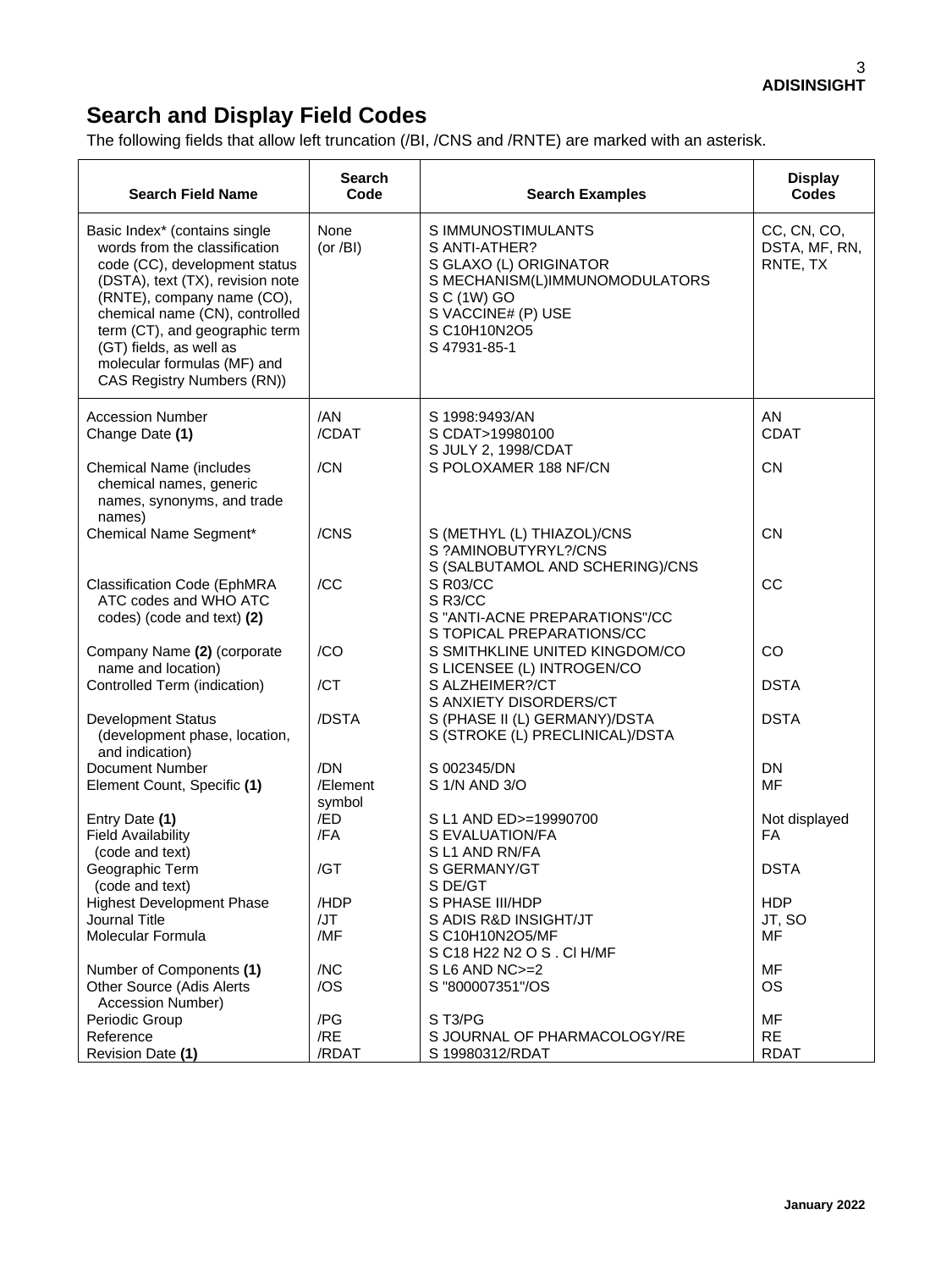## **Search and Display Field Codes (cont'd)**

| <b>Search Field Name</b> | <b>Search</b><br>Code | <b>Search Examples</b>  | <b>Display</b><br><b>Codes</b> |
|--------------------------|-----------------------|-------------------------|--------------------------------|
| Revision Note*           | /RNTE                 | S PRECLINICAL DEV?/RNTE | <b>RNTE</b>                    |
| Source                   | /SO                   | S ADIS R&D INSIGHT/SO   | <b>SO</b>                      |
| Trade Name               | ΊN                    | S TANADOPA/TN           | <b>CN</b>                      |
| Update Date (1)          | /UP                   | S L1 AND UP>=19990600   | Not displayed                  |
| Word Count (1)           | /WC                   | S L1 AND WC             | <b>WC</b>                      |

**(1)** Numeric search field that may be searched using numeric operators or ranges.

**(2)** Implied (S) proximity is available in this field.

**(3)** This score is only available in selected records published in November 2010 and earlier.

## **DISPLAY and PRINT Formats**

Any combination of formats may be used to display or print answers. Multiple codes must be separated by spaces or commas, e.g., D L1 1-5 CN TX. The fields are displayed or printed in the order requested.

Hit-term highlighting is available for all fields except FA, STF, STR, and STS. Highlighting must be ON during SEARCH in order to use the HIT, KWIC, and OCC formats.

| Format                                                                                                                                                                                               | <b>Content</b>                                                                                                                                                                                                                                                                                                                                                                                                                                                                                                                                                                                                                                                                                                                                                                                                                                                                                           | <b>Examples</b>                                                                                                                                                                                              |
|------------------------------------------------------------------------------------------------------------------------------------------------------------------------------------------------------|----------------------------------------------------------------------------------------------------------------------------------------------------------------------------------------------------------------------------------------------------------------------------------------------------------------------------------------------------------------------------------------------------------------------------------------------------------------------------------------------------------------------------------------------------------------------------------------------------------------------------------------------------------------------------------------------------------------------------------------------------------------------------------------------------------------------------------------------------------------------------------------------------------|--------------------------------------------------------------------------------------------------------------------------------------------------------------------------------------------------------------|
| AN<br>CC<br>CDAT <sub>(1)</sub><br><b>CN</b>                                                                                                                                                         | <b>Accession Number</b><br>Classification Code (EphMRA ATC codes and WHO ATC codes)<br>Change Date<br>Chemical Name (Generic Names, Synonyms, Chemical Name, and Trade Names)<br>(includes TN)                                                                                                                                                                                                                                                                                                                                                                                                                                                                                                                                                                                                                                                                                                           | D AN<br>D 1-3 CC<br>D CDAT<br><b>D CN STR</b>                                                                                                                                                                |
| <b>CO</b>                                                                                                                                                                                            | Company Name (corporate name and location) (Originator, Parent, Licensee,<br>and Other)                                                                                                                                                                                                                                                                                                                                                                                                                                                                                                                                                                                                                                                                                                                                                                                                                  | D CO 1,3-5                                                                                                                                                                                                   |
| <b>DN</b><br><b>DSTA</b><br>FA(2)<br><b>HDP</b><br>JT(2)<br>MF<br><b>OS</b><br><b>RDAT (RNTE)</b><br><b>RE</b><br><b>RN</b><br>SO<br><b>STF</b><br><b>STR (3)</b><br>STS (2,3)<br>TN(2)<br><b>TX</b> | Document Number<br>Development Status (development status, location, and indication)<br><b>Field Availability</b><br><b>Highest Development Phase</b><br>Journal Title<br>Molecular Formula<br>Other Source (Adis Alerts Accession Number)<br><b>Revision Date and Revision Note</b><br>Reference<br>CAS Registry Number and Related CAS Registry Number<br>Source<br>Flat Structure (no stereo indicated)<br>Structure Diagram (includes stereo bonds and R/S/E/Z labels when available)<br>Stereo Structure (includes stereo bonds when available)<br><b>Trade Name</b><br>Text (Introduction, Evaluation, Commercial Summary (table with Company, Major<br>Markets, Launch Date, Commercial Value, and Patent Expiry), Pharmacology<br>Overview (Mechanism of action, Route of Elimination), Clinical Overview, Adverse<br>Events, Pharmacology (Pharmacokinetics, Clinical Studies), and Therapeutic | D AN DN<br><b>D DSTA</b><br>D FA<br>D HDP<br>DJT <sub>2</sub><br>D CN MF<br>D OS<br><b>D RDAT</b><br><b>D RE L14</b><br>D RN 3,4<br>D <sub>SO</sub><br>DL913<br>D <sub>L4</sub> STR<br>D STS<br>D TN<br>D TX |
| <b>WC</b>                                                                                                                                                                                            | Trials) (includes EVAL)<br><b>Word Count</b>                                                                                                                                                                                                                                                                                                                                                                                                                                                                                                                                                                                                                                                                                                                                                                                                                                                             | D WC                                                                                                                                                                                                         |
| ALL (3)                                                                                                                                                                                              | AN, SO, DN, CDAT, CN, MF, RN, STR, related RN, CC, HDP, DSTA, CO, OS, WC,<br>TX, RDAT, RNTE, RE                                                                                                                                                                                                                                                                                                                                                                                                                                                                                                                                                                                                                                                                                                                                                                                                          | D ALL                                                                                                                                                                                                        |
| DALL (3)<br>IALL(3)<br>IDE(3)                                                                                                                                                                        | ALL, delimited for post-processing<br>ALL, indented with text labels<br>AN, SO, DN, CDAT, CN, MF, RN, STR, related RN, CC, HDP, CO, OS, WC                                                                                                                                                                                                                                                                                                                                                                                                                                                                                                                                                                                                                                                                                                                                                               | <b>D DALL</b><br><b>DIALL</b><br>D IDE                                                                                                                                                                       |
| IIDE(3)<br>ISTD(3)                                                                                                                                                                                   | IDE, indented with text labels<br>(IIDE is the default)<br>STD, indented with text labels                                                                                                                                                                                                                                                                                                                                                                                                                                                                                                                                                                                                                                                                                                                                                                                                                | DL2 3 IIDE<br>D<br><b>DISTD</b>                                                                                                                                                                              |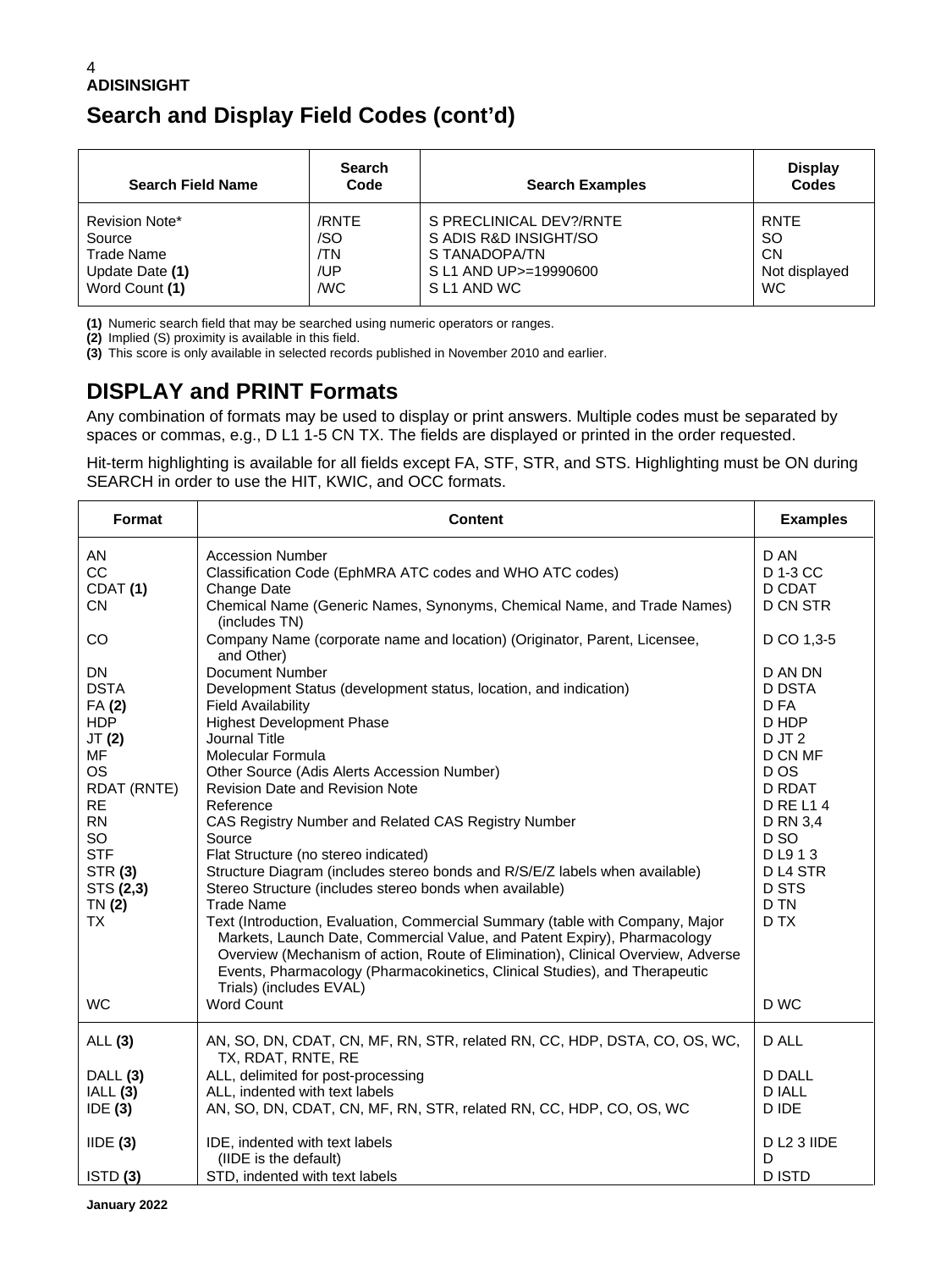## **DISPLAY and PRINT Formats (cont'd)**

| Format                             | <b>Content</b>                                                                                                                                                     | <b>Examples</b>              |
|------------------------------------|--------------------------------------------------------------------------------------------------------------------------------------------------------------------|------------------------------|
| SCAN (1,4)<br>STD (3)<br>TRIAL (1) | CN (Generic Name) (random display, no answer number)<br>AN, SO, DN, CDAT, CN, MF, RN, STR, related RN, CC, HDP, DSTA, CO, OS, WC,<br>ТX<br>CN (Generic Name), CDAT | D SCAN<br>D STD<br>D TRIAL   |
| (SAM, TRI)                         |                                                                                                                                                                    | <b>TOTAL</b>                 |
| <b>HIT</b><br>KWIC<br>OCC(1)       | Fields containing hit terms<br>Hit terms with 20 words on either side (KeyWord-In-Context)<br>Number of occurrences of hit terms and fields in which they occur    | D HIT<br>D KWIC NOH<br>D OCC |

**(1)** No online display fee for this format.

**(2)** Custom display format only.

**(3)** Stereo structure diagrams are available only on graphics terminals and offline prints.

**(4)** SCAN must be entered on the command line, i.e., DISPLAY SCAN, D SCAN.

## **SELECT, ANALYZE, and SORT Fields**

The SELECT command is used to create E-numbers containing terms taken from the specified field in an answer set.

The ANALYZE command is used to create an L-number containing terms taken from the specified field in an answer set.

The SORT command is used to rearrange the search results in either alphabetic or numeric order of the specified field(s).

| <b>Field Name</b>                              | <b>Field Code</b> | <b>ANALYZE/</b><br>SELECT (1) | <b>SORT</b> |
|------------------------------------------------|-------------------|-------------------------------|-------------|
| Accession Number                               | AN                | Υ                             | N           |
| <b>CAS Registry Number</b>                     | <b>RN</b>         | Y(2)                          | N           |
| CAS Registry Number and Chemical Name          | <b>CHEM</b>       | Y(3)                          | N           |
| Change Date                                    | <b>CDAT</b>       | Υ                             | Y           |
| <b>Chemical Name</b>                           | <b>CN</b>         | Y(4)                          | N           |
|                                                |                   | (default)                     |             |
|                                                | <b>NAME</b>       | Y(5)                          | N           |
| Classification Code (EphMRA and WHO ATC codes) | <b>CC</b>         | Y                             | Y           |
| Company Name (Corporation Name)                | CO.               | Υ                             | Υ           |
| Controlled Term (Indication)                   | <b>CT</b>         | Y(6)                          | N           |
| <b>Development Status</b>                      | <b>DSTA</b>       | Υ                             | N           |
| Document Number                                | DN                | Υ                             | Y           |
| Geographic Term                                | GT                | Y(6)                          | N           |
| <b>Highest Development Phase</b>               | <b>HDP</b>        | Y                             | Y           |
| Journal Title                                  | JT                | Υ                             | Y           |
| Molecular Formula                              | MF                | Y                             | Y           |
| Occurrence Count of Hit Terms                  | <b>OCC</b>        | N                             | Y           |
| Other Source (Adis Alerts Accession Number)    | <b>OS</b>         | Y(7)                          | Y           |
| Reference                                      | <b>RE</b>         | Υ                             | Ν           |
| <b>Revision Date</b>                           | <b>RDAT</b>       | Y(6)                          | N           |
| <b>Revision Note</b>                           | <b>RNTE</b>       | Y(6)                          | N           |
| Source                                         | <b>SO</b>         | Υ                             | N           |
| Text                                           | тx                | Y(8)                          | N           |
| <b>Trade Name</b>                              | TN                | Υ                             | N           |
| <b>Word Count</b>                              | <b>WC</b>         | N                             | Υ           |

**(1)** HIT may be used to restrict terms extracted to terms that match the search expression used to create the answer set, e.g., SEL HIT CN.

**(2)** Selects or analyzes the CAS Registry for the substance and the related CAS Registry Numbers with /BI appended to the terms created by SELECT.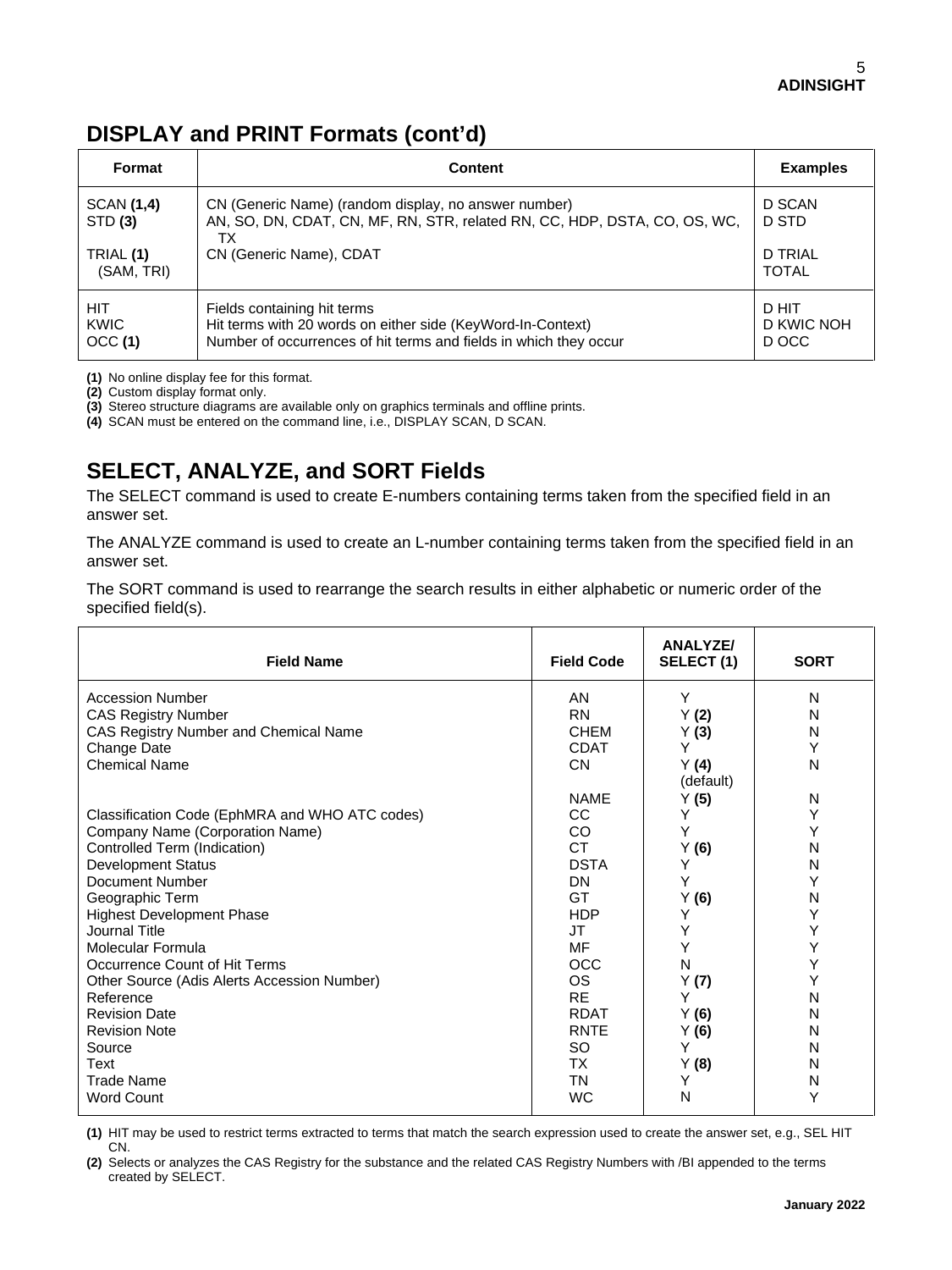- **(3)** Selects or analyzes the CAS Registry for the substance, the related CAS Registry Numbers, Generic Names, Synonyms, Chemical Name, and Trade Names) with /BI appended to the terms created by SELECT.
- **(4)** Selects or analyzes the Generic Names, Synonyms, Chemical Name, and Trade Names).
- **(5)** Selects or analyzes the Generic Names, Synonyms, Chemical Name, and Trade Names with /BI appended to the terms created by SELECT.
- **(6)** SELECT HIT and ANALYZE HIT are not valid with this field.
- **(7)** Appends /DN to the terms created by SELECT.
- **(8)** Appends /BI to the terms created by SELECT.

## **Full-Text Browsing**

| <b>User Request</b>                     | <b>Example</b>                                                                                 | <b>System Response</b>                             |
|-----------------------------------------|------------------------------------------------------------------------------------------------|----------------------------------------------------|
| <b>DISPLAY BROWSE</b>                   | $\Rightarrow$ DISPLAY BROWSE<br>ENTER $(L1)$ OR $L#$ :<br>ENTER (DIS), ANSWER NUMBERS, OR END: | <b>NOVICE</b> version                              |
| D BRO                                   | $\Rightarrow$ D BRO L1                                                                         | <b>EXPERT</b> version                              |
| Answer number(s)                        | $:1-3$                                                                                         | display answers 1, 2, and 3 in<br>default format   |
| Answer number(s) and format             | :4 HIT                                                                                         | display answer 4 in HIT format                     |
| Format only                             | :TI TX                                                                                         | display title and text of last<br>answer displayed |
| Change default format                   | :*KWIC                                                                                         | change default to KWIC<br>no answer displayed      |
| Forward n fields                        | :F3                                                                                            | move forward 3 fields                              |
| Backward n fields                       | :B1                                                                                            | move backward 1 field                              |
| Search forward for character<br>string  | :S BONE MARROW                                                                                 | search forward within record for<br>'bone marrow'  |
| Search backward for character<br>string | :S-NAUSEA                                                                                      | search backward within record<br>for 'nausea'      |
| End DISPLAY BROWSE                      | :END                                                                                           | exit DISPLAY BROWSE and                            |
|                                         | $\Rightarrow$                                                                                  | return to $\Rightarrow$ prompt                     |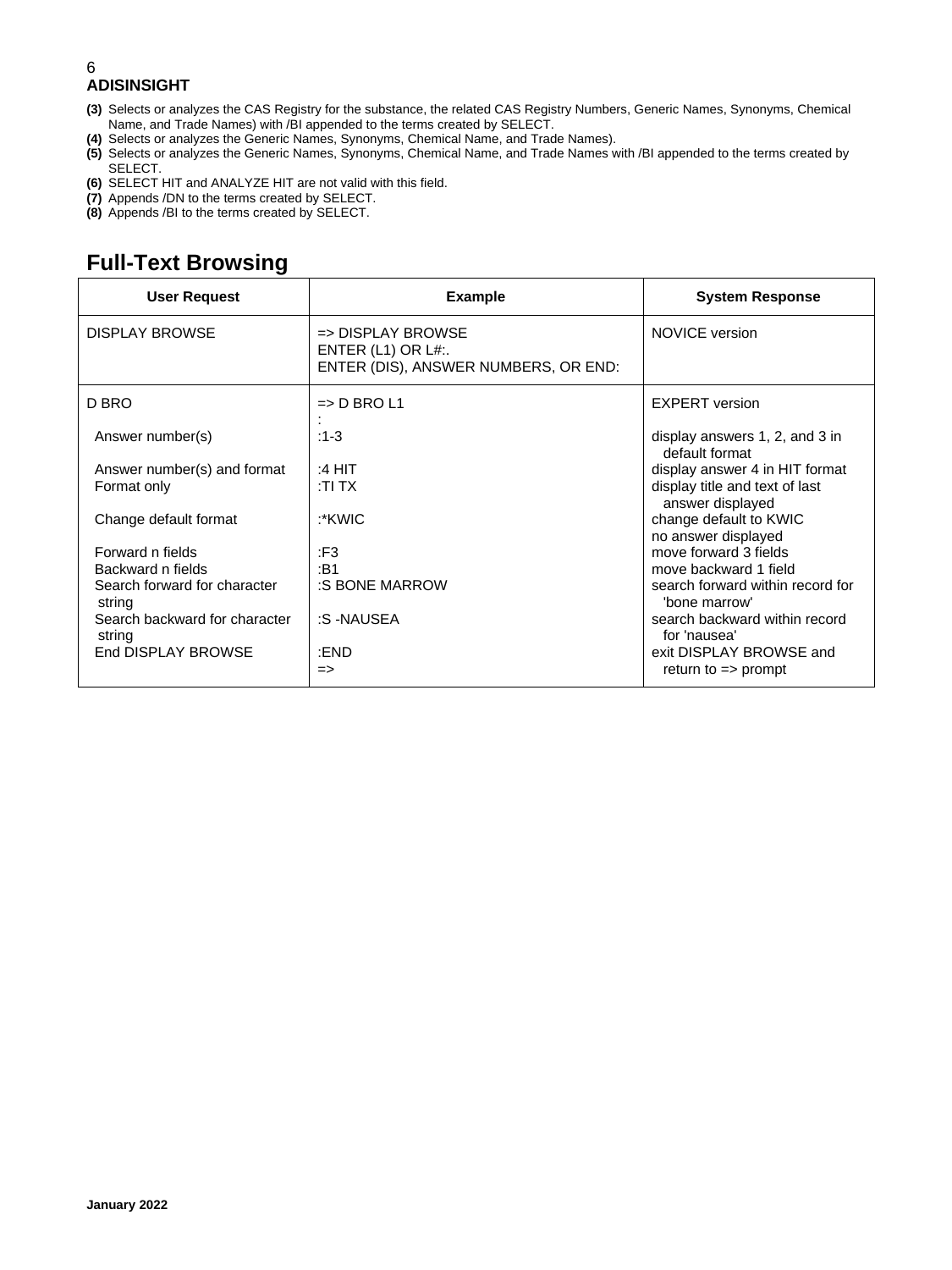## **Sample Records**

```
DISPLAY ALL
AN 1998:1 ADISINSIGHT
SO Adis R&D Insight<br>DN 000001
      000001
CDAT Sep 14, 2016<br>CN Benidipine
CN Benidipine<br>CN Benidipine
CN Benidipine hydrochloride; KW 3049; KW3049; Nacadipine; Nakadipine
      CN 3,5-Pyridinedicarboxylic acid, 1,4-dihydro-2,6-dimethyl-4-(3-nitrophenyl)-
        , methyl 1-(phenylmethyl)-3-piperidinyl ester, monohydrochloride,
(R*, R^*) - (+-) -<br>CN Caritec(R); C
CN Caritec(R); Coniel(R)<br>MF C28 H31 N3 O6 . Cl H
MF C28 H31 N3 O6 . Cl H<br>RN 91599-74-5
      RN 91599-74-5
STR
```
Relative stereochemistry.



 $+$  HCl

```
RN 105979-17-7 (Benidipine)<br>CC EPHMRA ATC CODE: C8A Cal
CC EPHMRA ATC CODE: C8A Calcium Antagonists, Plain
     WHO ATC CODE: C08C-A Dihydropyridine derivatives
HDP Launched
DSTA Launched, China, Angina pectoris
      Launched, India, Angina pectoris
      Launched, Japan, Angina pectoris
      Launched, Philippines, Angina pectoris
      Launched, Turkey, Angina pectoris
      Launched, China, Essential hypertension
      Launched, India, Essential hypertension
      Launched, Japan, Essential hypertension
      Launched, Philippines, Essential hypertension
      Launched, Turkey, Essential hypertension
      Discontinued III, Italy, Angina pectoris
      Discontinued III, Italy, Essential hypertension
      Discontinued II, Germany, Angina pectoris
      Discontinued II, United Kingdom, Angina pectoris
      Discontinued II, United States, Angina pectoris
      Discontinued II, Germany, Essential hypertension
      Discontinued II, United Kingdom, Essential hypertension
Discontinued II, United States, Essential hypertension<br>ORIGINATOR: Kyowa Hakko (Japan)
ORIGINATOR: Kyowa Hakko (Japan)
PARENT: Kyowa Hakko<br>LICENSEE: Bristol-Mye:
                Bristol-Myers Squibb; Deva Holding; Sun Pharmaceutical
Industries<br>WC 1018
     1018
TX TEXT
      Introduction:
```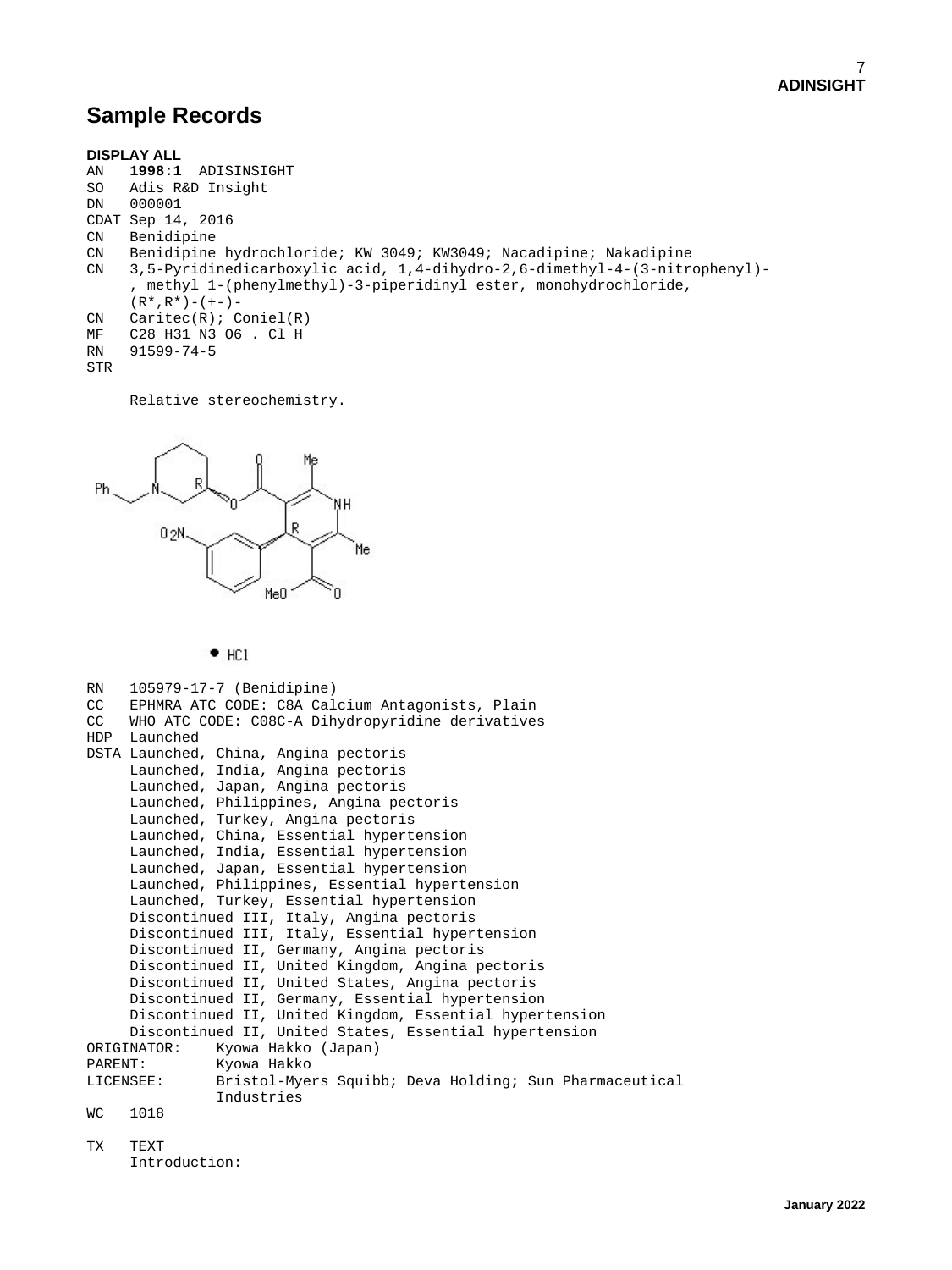Company Agreements In October 2013, Bristol-Myers Squibb licensed the exclusive Chinese marketing rights for benidipine from Kyowa Hakko Kirin. Financial details of the agreement were not disclosed/1/.

 Benidipine appears to have been licensed to Deva (an EastPharma subsidiary) for commercialisation in Turkey, and to , Sun Pharmaceutical Industries for commercialisation in India.

 Crinos (later Sirton Pharmaceuticals) had licensed benidipine for development in Italy. However, this agreement no longer appears to be active.

 In March 2015, Sun Pharmaceutical Industries acquired Ranbaxy/2/. Introduction

 Benidipine is an orally bioavailable dihydropyridine antagonist of L-type, N-type and T-type calcium channels. The drug was developed by Kyowa Hakko (now Kyowa Hakko Kirin) for the treatment of essential hypertension and angina pectoris, and gained approval in Japan in 1991. It has subsequently been launched in Japan, China, Philippines and Turkey (as Coniel  $sup((R))$ , and in India (as Caritec  $sup((R))$ ) for these indications.

 In October 2008, Kyowa Hakko merged with Kirin Pharma to form Kyowa Hakko Kirin/3/.

 Generic versions of Coniel sup((R)) were launched in Japan in July 2006, following expiry of patent protection in the region. Key Development Milestones

 Benidipine was approved in China in September 2008 for the treatment of angina pectoris, following the filing of an application for regulatory approval in 2007/4/. The drug had been launched in China for the treatment of hypertension in December 2004, after gaining regulatory approval in March 2004. Kyowa Hakko had launched benidipine in the Philippines for both indications by April 2002.

 In July 2006, Deva was granted marketing authorisation for benidipine in angina pectoris and essential hypertension, and subsequently launched the product in that country during 2007. Ranbaxy launched the drug in India, in October 2000.

 Kyowa Hakko announced in its 2003 annual report that a special investigation evaluating the efficacy and safety of long-term (1 year) administration of benidipine in 10 000 older patients with hypertension had been initiated. A second large-scale clinical trial in collaboration with Yamaguchi University had also been initiated to investigate benidipine in combination with one of three types of antihypertensives (beta-blockers, angiotensin II receptor blockers and antihypertensive diuretics) over a three-year period (COPE; NCT00135551). The effectiveness and safety of the three combination regimens was to be compared and evaluated. This trial enrolled 3501 patients with hypertension in Japan, and was completed in November 2010.

 Benidipine was undergoing phase III clinical trials in Italy and phase II trials in Germany, the United Kingdom and the USA for angina pectoris and essential hypertension. However, development appears to have been discontinued in these countries.

#### TX PHARMACOLOGY OVERVIEW:

 Pharmacodynamics: Coronary and cerebral vasodilatory effects in vivo; marked BP-lowering effects; diuresis; natriuresis Mechanism of action: L-type calcium channel antagonists L-type calcium channel modulators Calcium channel antagonists Calcium channel modulators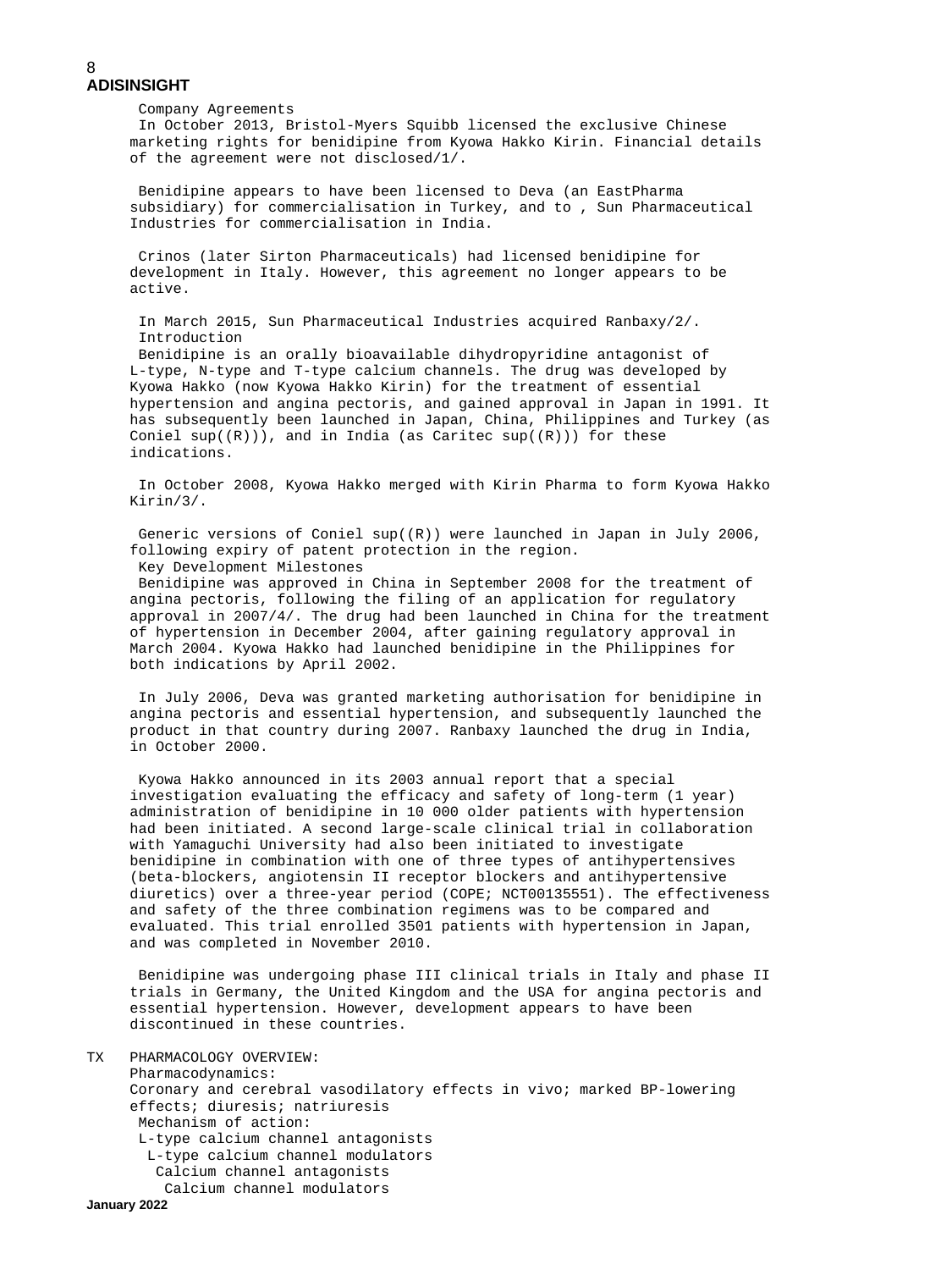Ion channel antagonists Ion channel modulators Membrane glycoprotein inhibitors Membrane transport protein inhibitors Membrane glycoprotein modulators Membrane transport protein modulators Glycoprotein inhibitors Membrane protein inhibitors Carrier protein inhibitors Glycoprotein modulators Membrane protein modulators Carrier protein modulators Protein inhibitors Glycoconjugate inhibitors Glycoconjugate modulators Protein modulators Carbohydr-ate metabolism inhibitors

 Carboh-ydrate metabolism modulators N type calcium channel antagonists N-type calcium channel modulators Calcium channel antagonists Calcium channel modulators Ion channel antagonists Ion channel modulators Membrane glycoprotein inhibitors Membrane transport protein inhibitors Membrane glycoprotein modulators Membrane transport protein modulators Glycoprotein inhibitors Membrane protein inhibitors Carrier protein inhibitors Glycoprotein modulators Membrane protein modulators Carrier protein modulators Protein inhibitors Glycoconjugate inhibitors Glycoconjugate modulators Protein modulators Carbohydr-ate metabolism inhibitors

 Carboh-ydrate metabolism modulators T type calcium channel antagonists T-type calcium channel modulators Calcium channel antagonists Calcium channel modulators Ion channel antagonists Ion channel modulators Membrane glycoprotein inhibitors Membrane transport protein inhibitors Membrane glycoprotein modulators Membrane transport protein modulators Glycoprotein inhibitors Membrane protein inhibitors Carrier protein inhibitors Glycoprotein modulators Membrane protein modulators Carrier protein modulators Protein inhibitors Glycoconjugate inhibitors Glycoconjugate modulators Protein modulators Carbohydr-ate metabolism inhibitors

Carboh-ydrate metabolism modulators<br>Activity versus parent drug: unspecified parent Activity versus parent drug: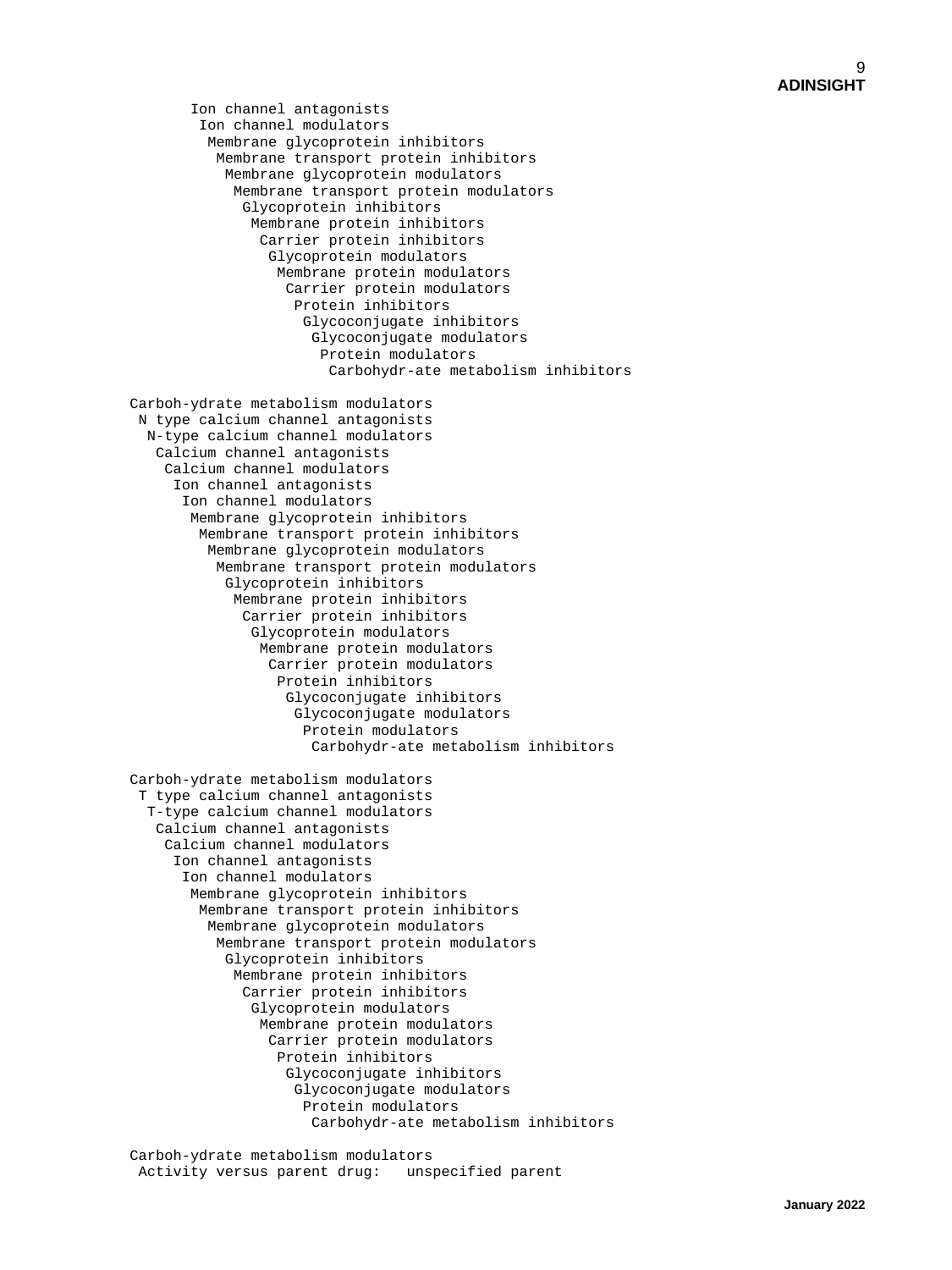- TX CLINICAL OVERVIEW: Route(s) of Administration: PO Adverse events: rare: Diarrhoea, Oedema. Drug Interactions: Unknown.
- TX Adverse Events: In 55 patients with essential hypertension receiving benidipine 2-8 mg/day for <= 1 year, adverse events included lightheadedness (n = 1), diarrhoea (1) and peripheral oedema (1)/5/.

#### **TX** PHARMACOLOGY:

Pharmacodynamics (Hypertension):

 Preclinical studies: the long term effects of ceronapril 40 mg/kg/day, AE 0047 20 mg/kg/day and benidipine 10 or 20 mg/kg/day were examined in stroke-prone spontaneously hypertensive rats. In treated rats, the incidence of cerebrovascular lesions was significantly depressed and their life-spans were extended compared to the untreated control rats. AE 0047 sustained BP under 210mm Hg without developing fibrinoid deposition on arterial walls. After benidipine, thickened arterial walls were observed and BP remained over 250mm Hg. In contrast to benidipine, ceronapril reduced the occurrence of smooth muscle proliferation and BP levels were similar to those of benidipine/6/.

 Clinical studies: a randomised, single-blind, crossover study in 15 salt-sensitive patients with essential hypertension assessed the efficacy of benidipine and controlled release nifedipine on sodium-induced changes in systemic and regional haemodynamics. Oral benidipine 4-8 mg/day once daily for 73 days significantly reduced MAP and increased CI, superior mesenteric blood flow and renal blood flow during low and high sodium intake. Nifedipine 10-30 mg/day also significantly reduced MAP during low sodium intake, but had no effects on HR, CI or regional blood flow. The high sodium diet increased MAP, CI and terminal aortic flow (all p < 0.05), and reduced mesenteric and renal blood flows (p < 0.05) during nifedipine administration/7/.

 In 15 patients with essential hypertension, benidipine 4 mg/day and trandolapril 1 mg/day for 12 weeks similarly decreased BP, and increased concentrations of nitrite/nitrate (NOx) and cGMP. Neither agent affected HR, lipid profiles and renal functions/8/.

 In 10 elderly patients with essential hypertension undergoing mental arithmetic test, administration of oral benidipine 4mg od for 12 weeks significantly decreased 24-h BP , and had no marked effect on HR. However, the decrease in night-time DBP was not significant, and the decrease in night-time SBP was minimal. In benidipine recipients, the increase in SBP induced by mental arithmetic test was significantly decreased compared with baseline/9/.

 Pharmacodynamics (Ischaemic Heart Disease): Benidipine suppresses ischaemic ECG changes and attenuates ST and T wave elevation in animal models. Mild and long lasting dose-dependent increases in coronary sinus outflow and decreases in BP are seen at doses > 1 microg/kg IV. Benidipine protects the ischaemic canine myocardium and maintains global cardiohaemodynamics. Other animal studies have shown that benidipine exhibits preferential coronary and cerebral vasodilating activity, and has a longer duration of action than nifedipine or nicardipine.

TX THERAPEUTIC TRIALS:

**January 2022** Hypertension: In patients with essential hypertension (n = 21), oral once daily benidipine 4 mg/day for 2 weeks produced a long lasting reduction in BP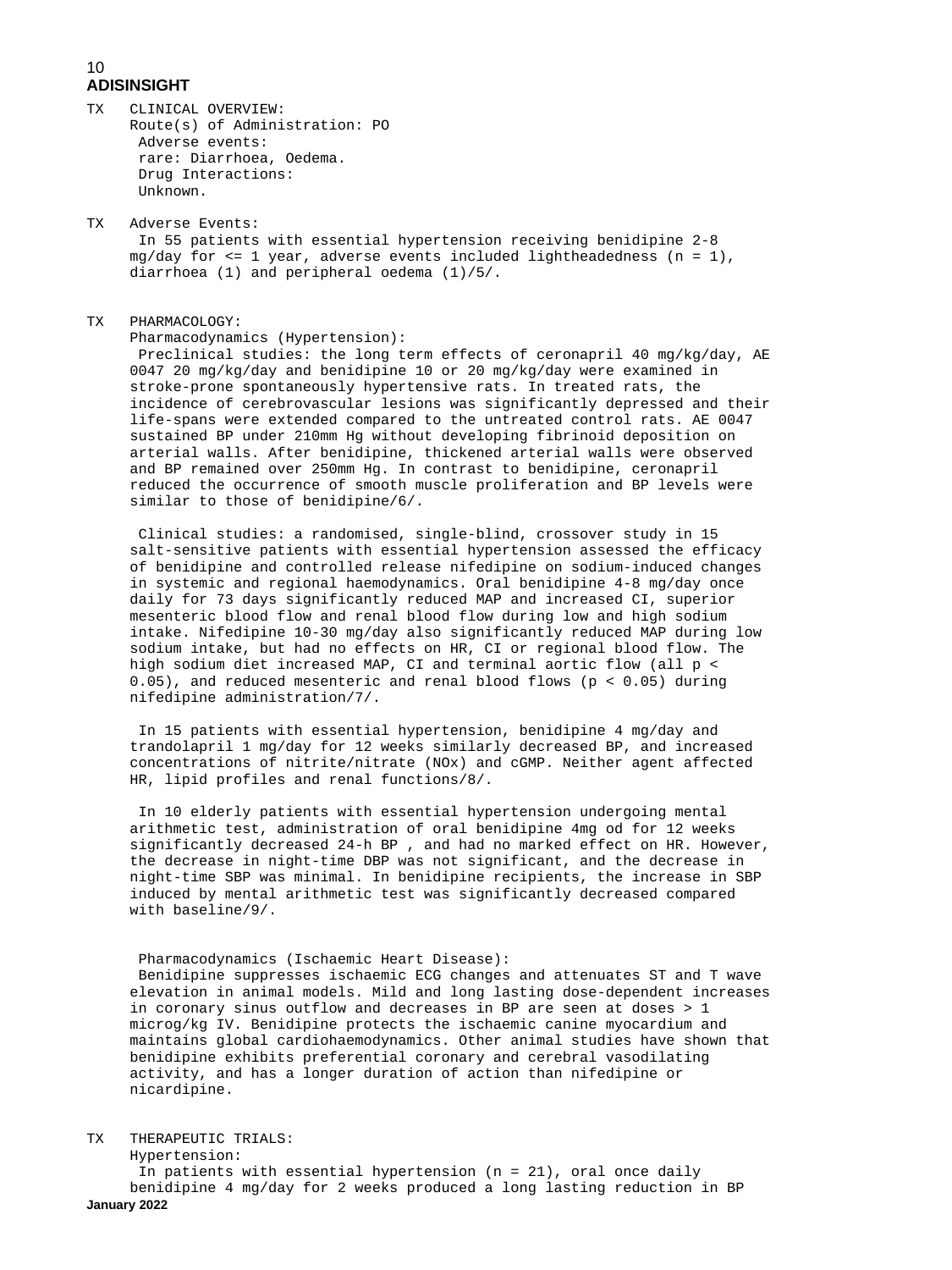compared with baseline/10/.

 In an open, multicentre study in 78 patients with essential hypertension, monotherapy with oral benidipine 2-8 mg/day od for <= 1 year significantly decreased BP from baseline. Similar effect was achieved when benidipine was used in combination with other antihypertensive agents (n = 19) (details not provided). 42% of patients in the benidipine monotherapy group and 44% of patients in the combination therapy group had their BP normalised at 1 year (BP < 150/90mm Hg)/5/.

 In a randomised study in 86 patients with essential hypertension, beta-blockers arotinolol, bisoprolol, ACE inhibitors captopril, imidapril and calcium antagonists nisoldipine and benidipine for 12 weeks significantly and similarly decreased 24h ambulatory BP. 24h HR decreased significantly with the beta-blockers arotinolol and bisoprolol. There were no differences in circadian and ultradian variations among the major first, second and third peaks of SBP, DBP and HR in patients receiving beta-blockers or ACE inhibitors. Calcium antagonists shortened the periodicity of ultradian variations in second and third peaks of SBP/11//9/.

RDAT RNTE<br>30 Oct 2000 Launo Launched for Angina pectoris in India (PO) 30 Oct 2000 Launched for Essential hypertension in India (PO) 26 Jan 2000 Two studies have been added to the Hypertension therapeutic trials section (720623, 746001)<br>O5 Jul 1999 Registered for Angina pectoris 05 Jul 1999 Registered for Angina pectoris in India (PO)<br>05 Jul 1999 Registered for Essential hypertension in Ind 05 Jul 1999 Registered for Essential hypertension in India (PO)<br>30 Apr 1999 A study has been added to the Hypertension pharmaco A study has been added to the Hypertension pharmacodynamics section (746001)<br>29 Sep 1998 A study has been A study has been added to the Hypertension pharmacodynamics section (691650)<br>11 Nov 1994 A preclinical st A preclinical study has been added to the hypertension pharmacodynamics section (307950) 14 Sep 1994

- RE 1. Bristol-Myers Squibb. Bristol-Myers Squibb Signs Licensing Agreement for Coniel (benidipine) in China. Media Release. : 22 Oct 2013. Available from: URL: [http://www.bms.com.cn.](http://www.bms.com.cn/) (English).
- 2. Sun Pharmaceutical Industries. Sun Pharma announces closure of merger deal with Ranbaxy. Media Release. : 25 Mar 2015. Available from: URL: [http://www.sunpharma.com.](http://www.sunpharma.com/) (English).
- 3. Kyowa Hakko Kogyo Co Ltd, Kirin Pharma Company Limited, et al. Strategic Alliance Between Kyowa Hakko Group and Kirin Group Maximizing Synergy Through an Alliance Centered Around the Pharmaceutical Business. Media Release. : 22 Oct 2007. Available from: URL: [http://www.kyowa.co.jp.](http://www.kyowa.co.jp/) (English).
	- 4. Kyowa Hakko Kogyo Co Ltd. Kyowa Hakko Interim Operating Income up 25.2%. Media Release. : 29 Oct 2007. Available from: URL: http:// [www.kyowa.co.jp.](http://www.kyowa.co.jp/) (English).
	- 5. Imazu M, Yamabe T, et al. Antihypertensive effects and safety of long-term treatment with benidipine hydrochloride in essential hypertensive patients. Shinryo to Shinyaku. 32: 995-1005, 1995. (Japanese).
	- 6. Ohta Y, Chikugo T, et al. Long term therapeutic effects of ACE inhibitor and calcium antagonists on hypertensive vascular lesions in M-SHRSP. Clinical and Experimental Pharmacology and Physiology. (Suppl. 1): 103, 1994. (English).
	- 7. Shimamoto H, Shimamoto Y. Benidipine counteracts sodium-induced alterations in systemic and regional hemodynamics. Blood Pressure. 6: 18-23, Jan 1997. (English).
	- 8. Takase H, Sugiyama M, et al. Effect of antihypertensive therapy with benidipine or trandolapril on serum nitrite/nitrate levels in essential hypertension. Journal of Hypertension. 16 (Suppl. 2): 99, Jun 1998. (English).
	- 9. Muneta S, Kohara K, et al. Effects of benidipine hydrochloride on